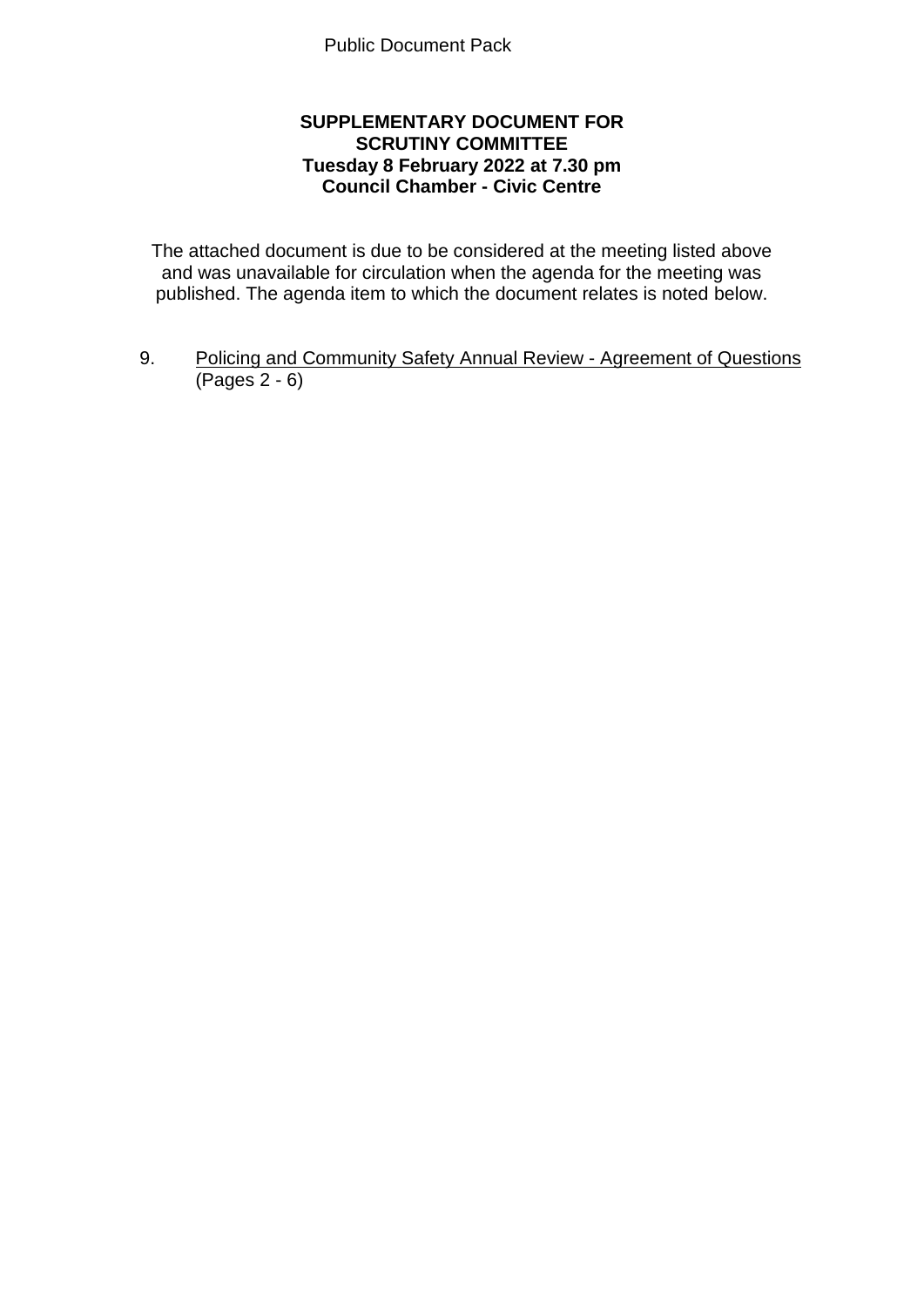## **Questions to the Police**

| <b>Questions</b>  |                                                                                                                                                                                                                                                                                                                                                                                                                                                                                                                                                                                                                                                                                                                                                                                                                                                                                                           | <b>Agreed by</b><br><b>Commitee</b> |  |
|-------------------|-----------------------------------------------------------------------------------------------------------------------------------------------------------------------------------------------------------------------------------------------------------------------------------------------------------------------------------------------------------------------------------------------------------------------------------------------------------------------------------------------------------------------------------------------------------------------------------------------------------------------------------------------------------------------------------------------------------------------------------------------------------------------------------------------------------------------------------------------------------------------------------------------------------|-------------------------------------|--|
| <b>High Level</b> |                                                                                                                                                                                                                                                                                                                                                                                                                                                                                                                                                                                                                                                                                                                                                                                                                                                                                                           |                                     |  |
|                   | 1. Violence against the person (up 10%) sexual offences (up 20%).<br>Domestic Violence (up 15%) High Risk Domestic Violence (up<br>19.6% What needs to be done to tackle these issues?                                                                                                                                                                                                                                                                                                                                                                                                                                                                                                                                                                                                                                                                                                                    |                                     |  |
|                   | 2. Racial / Religious Aggravated offences and Hate Crime (up 30%)<br>What needs to be done to tackle these issues?                                                                                                                                                                                                                                                                                                                                                                                                                                                                                                                                                                                                                                                                                                                                                                                        |                                     |  |
|                   | 3. Solved rates are down in the majority of categories – Why is this<br>and what is being done to address the issues and reassure the<br>public?                                                                                                                                                                                                                                                                                                                                                                                                                                                                                                                                                                                                                                                                                                                                                          |                                     |  |
|                   | 4. From your own data you have not solved a single rape case in the<br>past 12 months. How are women (and others) supposed to feel<br>safe?                                                                                                                                                                                                                                                                                                                                                                                                                                                                                                                                                                                                                                                                                                                                                               |                                     |  |
|                   | 5. Antisocial behaviour figures have fallen by a third over the last<br>year/ Have the Police any views why this the case and what more<br>could be done to maintain this downward trend?                                                                                                                                                                                                                                                                                                                                                                                                                                                                                                                                                                                                                                                                                                                 |                                     |  |
|                   | 6. I thought it would be useful to compare Essex and<br>Nottinghamshire Police regarding rape and sexual offence cases.<br>The Essex force has 2.96 officers per 1000 people and in<br>Nottinghamshire it is 2.95.<br>The PFCC for Nottinghamshire produced a report on 2 November<br>2021. It says on page 7:<br>"Between 01/04/2021 and 17/10/2021 the force has achieved 63<br>Positive Outcomes for Rape (10% recorded crime) and 222<br>Positive Outcomes for Sexual Offences (11.6% recorded crime)."<br>How can Essex Police justify zero solved rape cases as was<br>reported by YourHarlow in its article 'Essex Police defend<br>"abysmal" record on solving crimes in Harlow' published 27<br>January 2022?<br>Please see the Nottinghamshire report at:<br>https://www.nottinghamshire.pcc.police.uk/About-Us/03-<br>Nottinghamshire-Police-Public-Protection-and-Safeguarding-<br>Report.pdf |                                     |  |
|                   | 7. Will the police in Harlow consider adopting a strategy in full or part<br>known as Project Zeal to reduce shoplifting and its associated<br>violent crime, as implemented by Nottinghamshire Police and<br>outlined in a College of Policing articled dated 14 December 2021,<br>its URL being: https://www.college.police.uk/article/working-retail-<br>and-security-reduce-shoplifting<br>Note: Project Zeal was launched to strengthen the relationship                                                                                                                                                                                                                                                                                                                                                                                                                                             |                                     |  |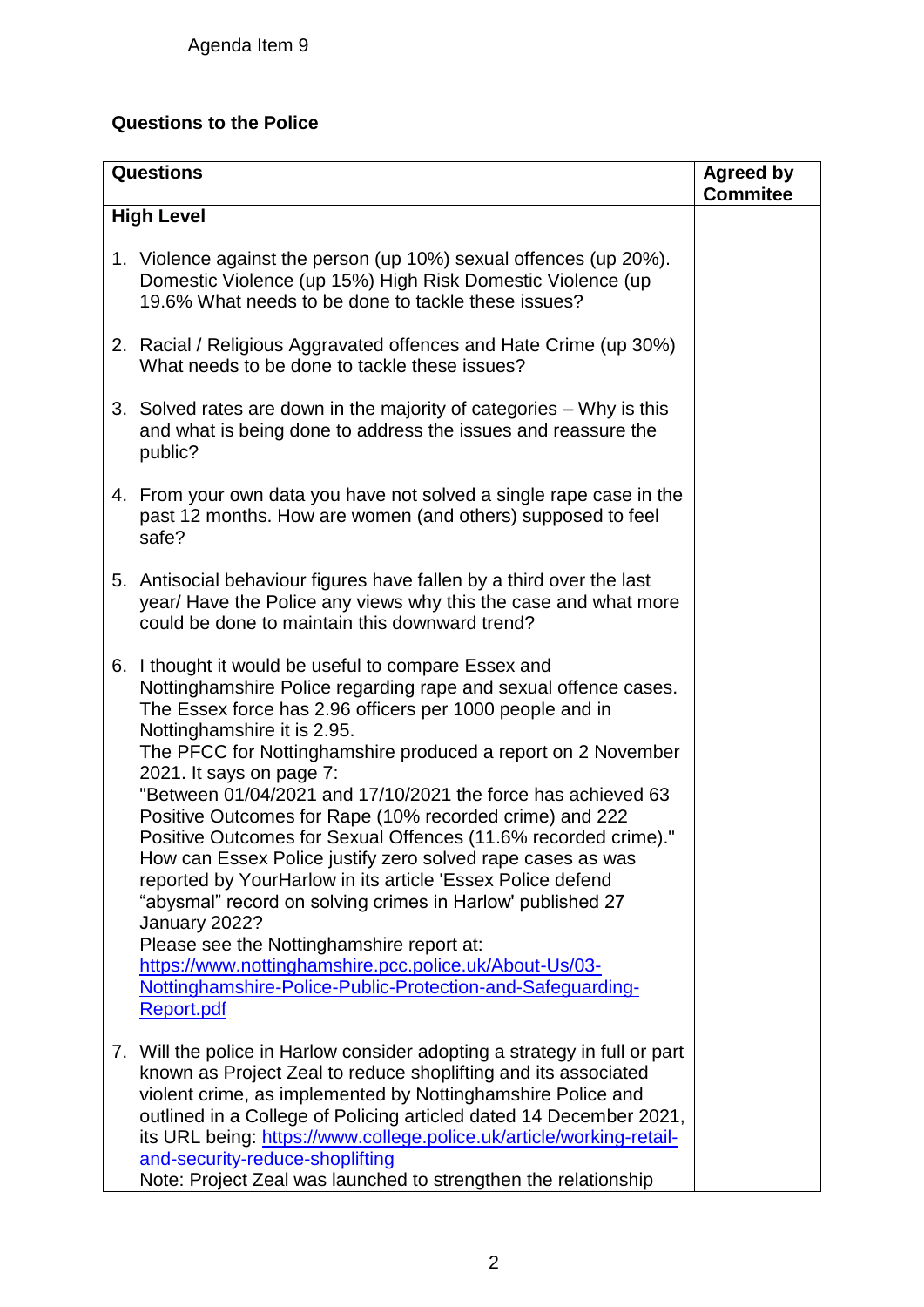| between retail, security and policing by sharing information, using<br>technology to identify prolific offenders and tailoring policing<br>solutions to tackle crime<br>8. According to stats on the police website<br>(https://www.police.uk/pu/your-area/essex-police/harlow-<br>east/?tab=Statistics), for the last year, around 40% of crimes were<br>concluded as "not able to prosecute suspect" and around another<br>20% of crimes were concluded as "unable to identify suspect". If<br>I've understood this correctly, 60% of criminals get off with their<br>crime, this doesn't include the ones where the Courts find<br>someone not guilty. Why does this look so poor? As potential<br>victims of crime is there more that can be done to prevent it in the<br>first place and/or help ensure a successful prosecution? |  |
|----------------------------------------------------------------------------------------------------------------------------------------------------------------------------------------------------------------------------------------------------------------------------------------------------------------------------------------------------------------------------------------------------------------------------------------------------------------------------------------------------------------------------------------------------------------------------------------------------------------------------------------------------------------------------------------------------------------------------------------------------------------------------------------------------------------------------------------|--|
| <b>Police Approach to Work</b>                                                                                                                                                                                                                                                                                                                                                                                                                                                                                                                                                                                                                                                                                                                                                                                                         |  |
| 9. With the rise in Violence/Racial-Religious/Domestic Abuse cases<br>rising [together with cases being solved down] is it not time to put<br>neighbourhood policing more visually available on a regular daily<br>basis? Not just when police hold surgeries?                                                                                                                                                                                                                                                                                                                                                                                                                                                                                                                                                                         |  |
| 10. In my opinion drug taking at underpasses needs tackling.<br>Underpasses are always near a kids park or kids playing field and<br>the smell and sight is detrimental to the area and not something<br>anyone wants their young kids exposed to. Electric Scooters need<br>stopping more, they are silent and deadly and I fear it will not be<br>long before a death occurs in Harlow because of electric scooters.<br>Can you please do more to make the walking paths and cycling<br>paths of this town more welcoming to all and more safe by looking<br>at these issues, thank you.                                                                                                                                                                                                                                             |  |
| 11. What happened to the much advertised (at the time) Police tactic<br>of having "on the beat" police on bicycles of a few years ago? It<br>was very popular with the public and most people in general. I<br>don't remember the scheme being officially abandoned, it seems<br>to have just fizzled out. Mind you, this was back in the days when<br>we had a properly resourced Police Service, so maybe I have just<br>answered my own question                                                                                                                                                                                                                                                                                                                                                                                    |  |
| 12. Why is there not a visible police presence around the town<br>Terminus street & clockhouse areas seems to be going into the<br>dark ages<br>Friday & Saturday nights the level of anti social behaviour in town<br>centre is bad yet no police about<br>Surely now with rising levels of crime, 24 hour police station<br>needs to reopen especially in a town of 85000 and growing<br>Every estate should have a manned police office, the stow, staple<br>& bushfair could really do with it<br>Police should work with mobile security companies to secure                                                                                                                                                                                                                                                                      |  |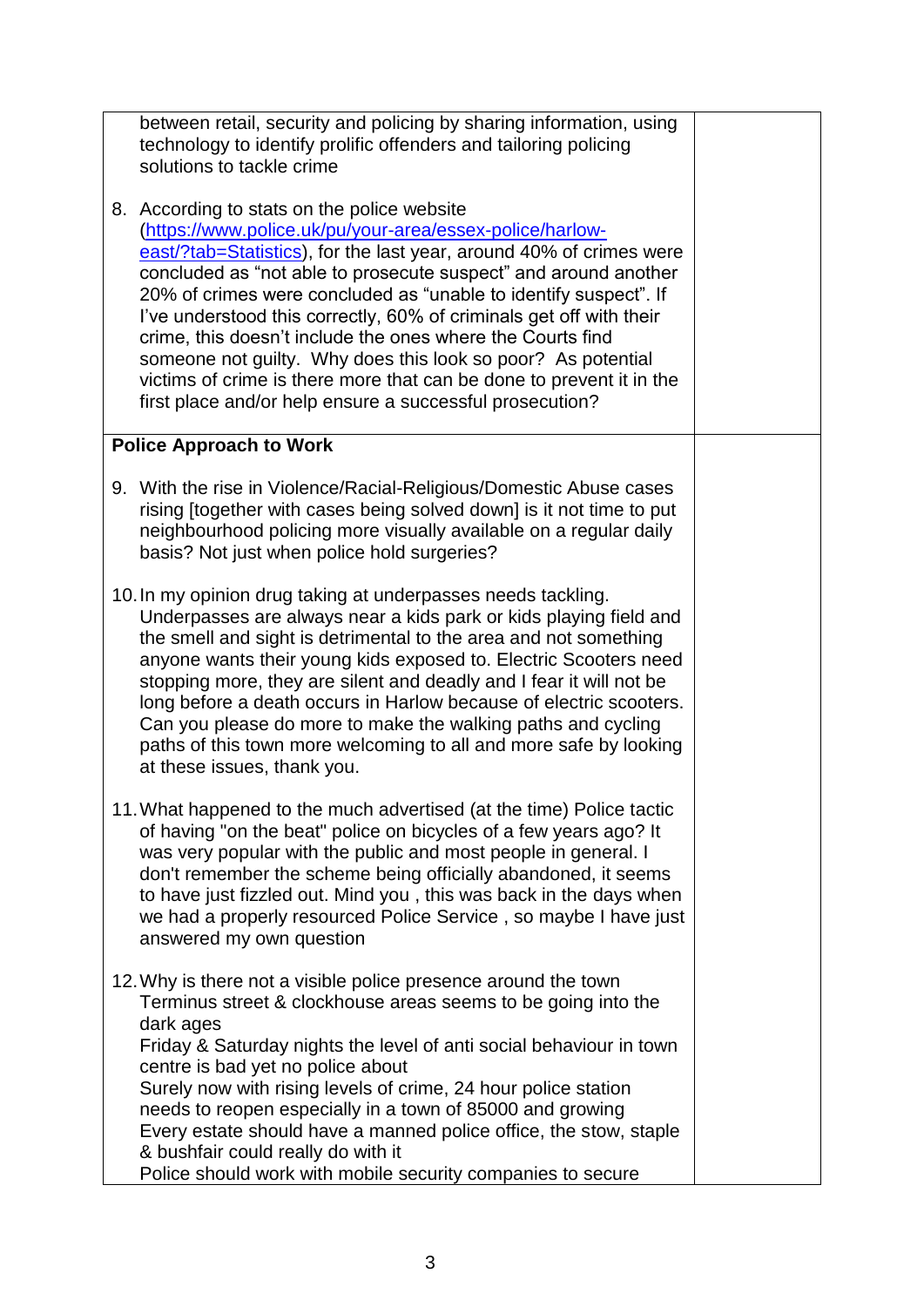| industrial estates & car parks<br>Can the police push for banning orders / exclusion orders from                                              |  |
|-----------------------------------------------------------------------------------------------------------------------------------------------|--|
| town for persistent offenders                                                                                                                 |  |
| I'd like to see more police on foot walking the streets and like old                                                                          |  |
| days on push bikes                                                                                                                            |  |
| With rising level of electric scooters, it would be good to see police                                                                        |  |
| on them too to combat the dangerous scooter riders that blight the                                                                            |  |
| streets                                                                                                                                       |  |
| all police should be armed with minimum of a taser, and perhaps                                                                               |  |
| an armed team be visible on the streets                                                                                                       |  |
| Criminals have become used to lack of police presence, police &                                                                               |  |
| judiciary action                                                                                                                              |  |
| And know too well there's not enough police about                                                                                             |  |
|                                                                                                                                               |  |
| 13. Over the past 50 years it seems that the authority and the regard<br>the police used to have has disappeared. The police take more        |  |
| verbal and physical abuse than was ever thought would be the                                                                                  |  |
| case and they seem to have little protection from the laws and                                                                                |  |
| lawmakers. What are your federations doing about this.                                                                                        |  |
|                                                                                                                                               |  |
| 14. Currently the law in this country forbids the use of electric                                                                             |  |
| scooters everywhere with the exception of use on private land.                                                                                |  |
| Why is it then, that I am, on a daily confronted by irresponsible                                                                             |  |
| users of these machines on public roads, footpaths and cycle                                                                                  |  |
| tracks. Many users are in the age bracket of 10-16. Can the local                                                                             |  |
| force get these stupid machines removed and scrapped?                                                                                         |  |
| It just may help if signage is put in place to reinforce this.                                                                                |  |
| 15. I would like to ask. Why does it take so long to get cctv evidence?                                                                       |  |
| because after 4 weeks it gets deleted and then the evidence had                                                                               |  |
| gone and then you can't prosecute due to no evidence?                                                                                         |  |
|                                                                                                                                               |  |
| 16. Her Majesty's Inspectorate of Probation commissioned 'A joint                                                                             |  |
| thematic inspection of the criminal justice journey for individuals                                                                           |  |
| with mental health needs and disorders' and reported their                                                                                    |  |
| findings on 17 November 2021 (see URL at end of this question).                                                                               |  |
| Please explain what progress has been made locally or at county                                                                               |  |
| level to implement the report's seven recommendations relevant                                                                                |  |
| to the police that are listed below?                                                                                                          |  |
| Local criminal justice services (police, CPS, courts, probation,                                                                              |  |
| prisons) and health commissioners/providers should:                                                                                           |  |
| 10. develop and deliver a programme of mental health                                                                                          |  |
| awareness-raising for staff working within criminal justice services.<br>This should include skills to better explain to individuals why they |  |
| are being asked questions about their mental health so that there                                                                             |  |
| can be more meaningful engagement;                                                                                                            |  |
| 11. jointly review arrangements to identify, assess and support                                                                               |  |
| people with a mental illness as they progress through the Criminal                                                                            |  |
| Justice System to achieve better mental health outcomes and                                                                                   |  |
| agree plans for improvement.                                                                                                                  |  |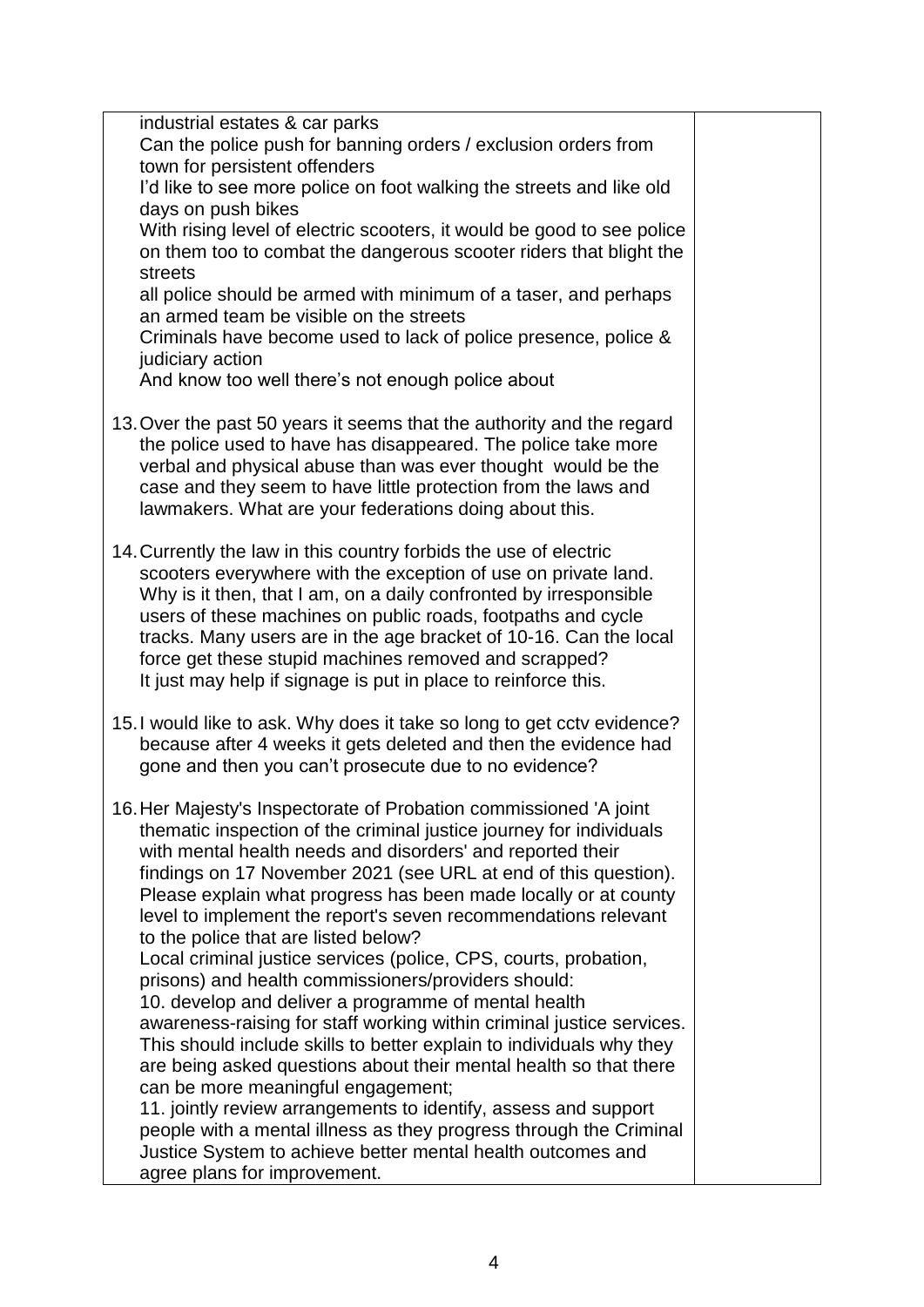| The police service should:<br>14. ensure that all dedicated investigative staff receive training on<br>vulnerability which includes inputs on responding to the needs of<br>vulnerable suspects (as well as victims). This should be<br>incorporated within detective training courses;<br>15. dip sample (outcome code) OC10 and OC12 cases to assess<br>the standard and consistency of decision making and use this to<br>determine any training or briefing requirements and the need for<br>any ongoing oversight;<br>16. review the availability, prevalence, and sophistication of<br>mental health flagging, to enhance this where possible, and to<br>consider what meaningful and usable data can be produced from<br>this;<br>17. assure themselves that risks, and vulnerabilities are properly<br>identified during risk assessment processes, particularly for<br>voluntary attendees. They must ensure that risks are appropriately<br>managed, including referrals to Healthcare Partners, Liaison and<br>Diversion and the use of appropriate adults;<br>18. Police leadership should review MG (manual of guidance)<br>forms to include prompts or dedicated sections for suspect<br>vulnerability to be included. |  |
|--------------------------------------------------------------------------------------------------------------------------------------------------------------------------------------------------------------------------------------------------------------------------------------------------------------------------------------------------------------------------------------------------------------------------------------------------------------------------------------------------------------------------------------------------------------------------------------------------------------------------------------------------------------------------------------------------------------------------------------------------------------------------------------------------------------------------------------------------------------------------------------------------------------------------------------------------------------------------------------------------------------------------------------------------------------------------------------------------------------------------------------------------------------------------------------------------------------------------------------|--|
| Link to report:<br>https://www.justiceinspectorates.gov.uk/hmiprobation/inspections/<br>a-joint-thematic-inspection-of-the-criminal-justice-journey-for-<br>individuals-with-mental-health-needs-and-disorders/                                                                                                                                                                                                                                                                                                                                                                                                                                                                                                                                                                                                                                                                                                                                                                                                                                                                                                                                                                                                                      |  |
| <b>Site Specific Neighbourhood Issues</b>                                                                                                                                                                                                                                                                                                                                                                                                                                                                                                                                                                                                                                                                                                                                                                                                                                                                                                                                                                                                                                                                                                                                                                                            |  |
| 17. What is being done about the incredible spike in vehicle thefts<br>from Newhall alone (12 in 12 months) 2 taken within 10 minutes of<br>one another. It keeps happening yet there is no increase in patrols<br>and only more incidents over here.                                                                                                                                                                                                                                                                                                                                                                                                                                                                                                                                                                                                                                                                                                                                                                                                                                                                                                                                                                                |  |
| 18. Is anything being done about the increasing number of cars<br>parking on and blocking pavements in residential areas,<br>particularly Church Langley                                                                                                                                                                                                                                                                                                                                                                                                                                                                                                                                                                                                                                                                                                                                                                                                                                                                                                                                                                                                                                                                             |  |
| 19. I am a transgender women in Harlow Essex I don't feel safe at all I<br>get hassle when using the toilets and in some shops                                                                                                                                                                                                                                                                                                                                                                                                                                                                                                                                                                                                                                                                                                                                                                                                                                                                                                                                                                                                                                                                                                       |  |
| 20. Speed checks needed down Elizabeth Way/Herons Wood. Far too<br>many speeding vehicles and HGVs                                                                                                                                                                                                                                                                                                                                                                                                                                                                                                                                                                                                                                                                                                                                                                                                                                                                                                                                                                                                                                                                                                                                   |  |
| 21. Is there any reason why Potter Street from prentice place to miller<br>and carter cannot have speed cameras or speed humps as I have<br>lived on this road for 20 years and the traffic does not take any<br>notice of speed limits. Most traffic uses this as a rat run to avoid<br>traffic going up to m11 roundabout many years ago there were<br>often speed traps by the white horse pub but these seem to have                                                                                                                                                                                                                                                                                                                                                                                                                                                                                                                                                                                                                                                                                                                                                                                                             |  |